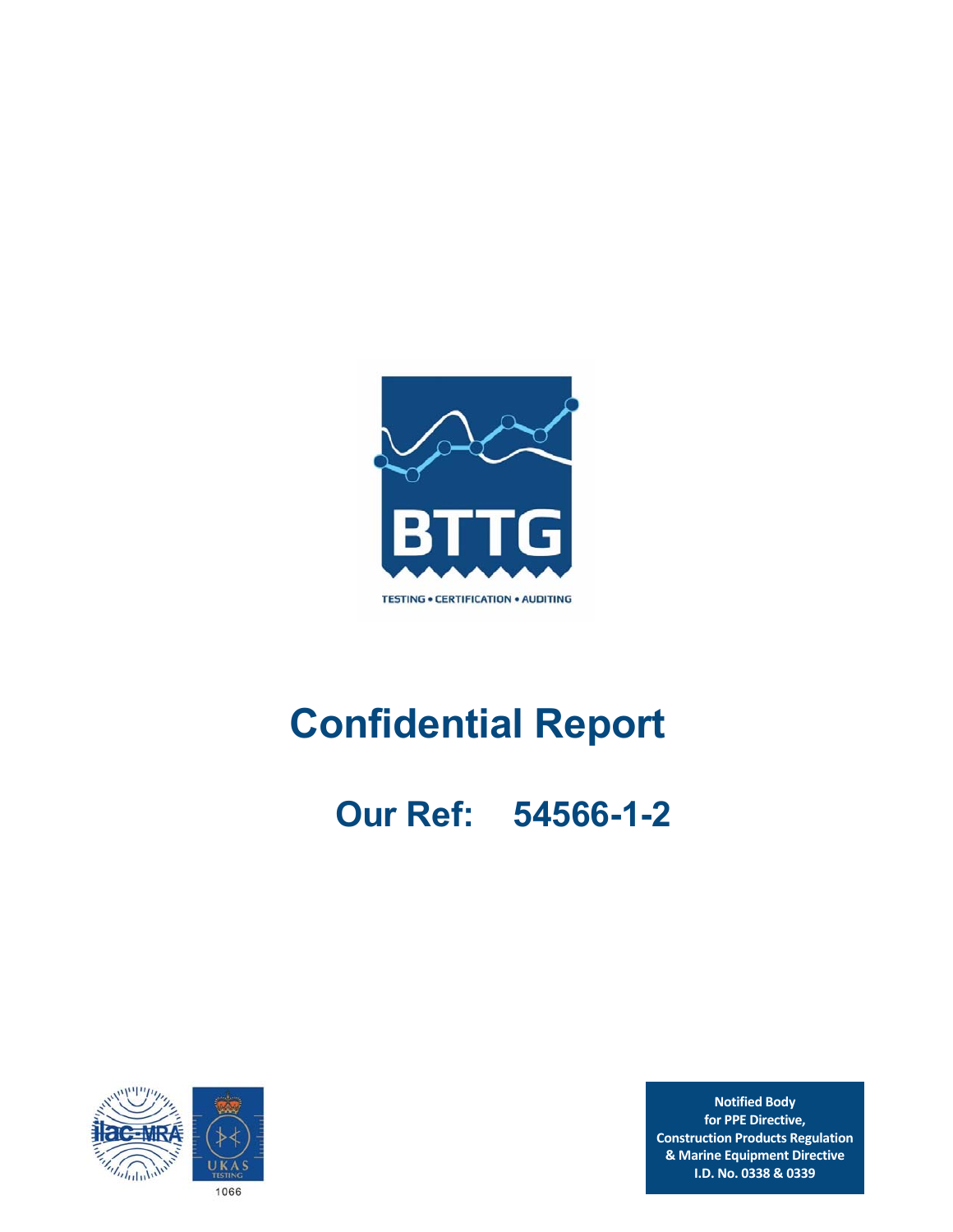|                                           | Wira House, West Park Ring Road, Leeds, LS16 6QL, UK.<br>Telephone: +44 (0) 113 259 1999<br>Email: info@bttg.co.uk<br>Website: www.bttg.co.uk |  |  |  |
|-------------------------------------------|-----------------------------------------------------------------------------------------------------------------------------------------------|--|--|--|
|                                           | 29 January 2018<br>Date:<br>Our Ref:<br>54566-1-2<br>Your Ref:                                                                                |  |  |  |
| <b>TESTING . CERTIFICATION . AUDITING</b> | 1 of 7<br>Page:                                                                                                                               |  |  |  |
| Client:                                   | Kvadrat A/S<br>Lundbergsvej 10<br>8400 Ebeltoft<br>Denmark                                                                                    |  |  |  |
| Job Title:                                | Fire Test on One Sample of Fabric                                                                                                             |  |  |  |
| Client's Order No:                        |                                                                                                                                               |  |  |  |
| Date of Receipt:                          | 18 January 2018                                                                                                                               |  |  |  |
| Description of Sample(s):                 | Twill Weave, stated to be 90% new wool, 10% nylon, worsted                                                                                    |  |  |  |
| Work Requested:                           | We were asked to make the following test(s):<br>BS EN 1021-1:2014 and BS EN 1021-2 2014                                                       |  |  |  |

\* subcontracted test, UKAS accredited

\*\* subcontracted test, EN ISO/IEC 17025 accredited

\*\*\* not UKAS accredited

Shirley® Technologies Limited. Registered Office: Wira House, West Park Ring Road, Leeds, LS16 6QL. A company registered in England & Wales with company number 04669651. VAT Number GB 816764800. The supply of all goods and services is subject to our standard terms of business, copies of which are available on request. Our laboratories are accredited to EN ISO/IEC 17025.



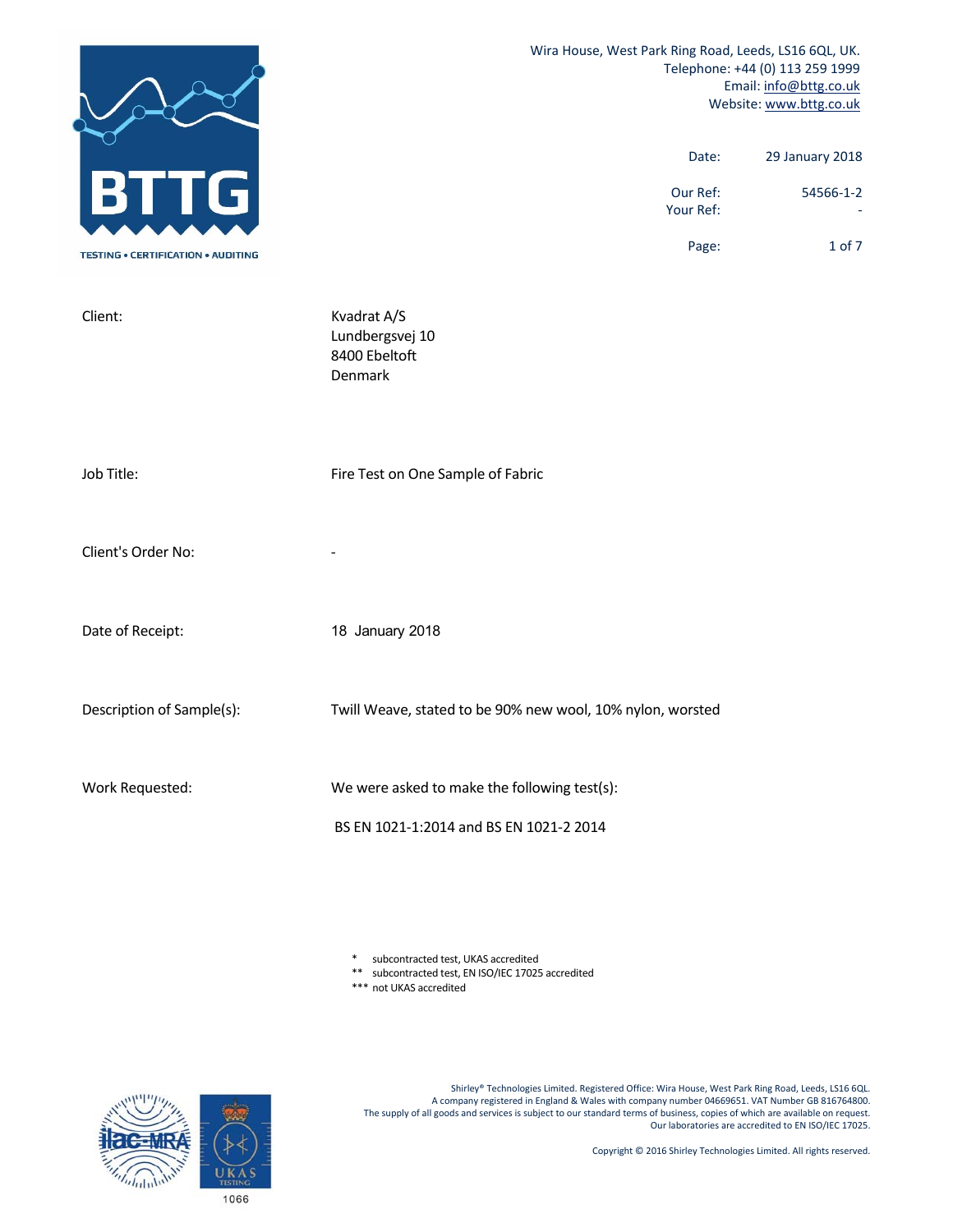

**Client: Kvadrat A/S** 

 Wira House, West Park Ring Road, Leeds, LS16 6QL, UK. Telephone: +44 (0) 113 259 1999 Email: info@bttg.co.uk Website: www.bttg.co.uk

| 29 January 2018 | Date:                 |
|-----------------|-----------------------|
| 54566-1-2       | Our Ref:<br>Your Ref: |
| $2$ of $7$      | Page:                 |

# **FIRE TESTS ACCORDING TO BS EN 1021‐1:2014**

#### **Assessment of the ignitability of upholstered furniture. Part I. Ignition Source 0: Smouldering cigarette**

**Date of Test:** 26 January 2018

#### **Pre‐Treatment**

The sample was water‐soaked and dried in accordance with BS EN 1021 Part 1:Annex D.

#### **Conditioning**

After drying the sample was conditioned for at least 16 hours at a temperature of  $23\pm2^{\circ}$ C and relative humidity of 50 $\pm$ 5%.

The sample was tested in a room of volume 25 $m^3$  and 23ºC.

#### **Procedure**

The test was carried out in accordance with BS EN 1021-1:2014. The sponsor sampled the material and the specimens were cut from the sample received to the dimensions set out in the standard.

The sample was tested over combustion modified polyurethane foam with a density of approximately 36 kg/m<sup>3</sup>.

Tests were made using ignition source 0.

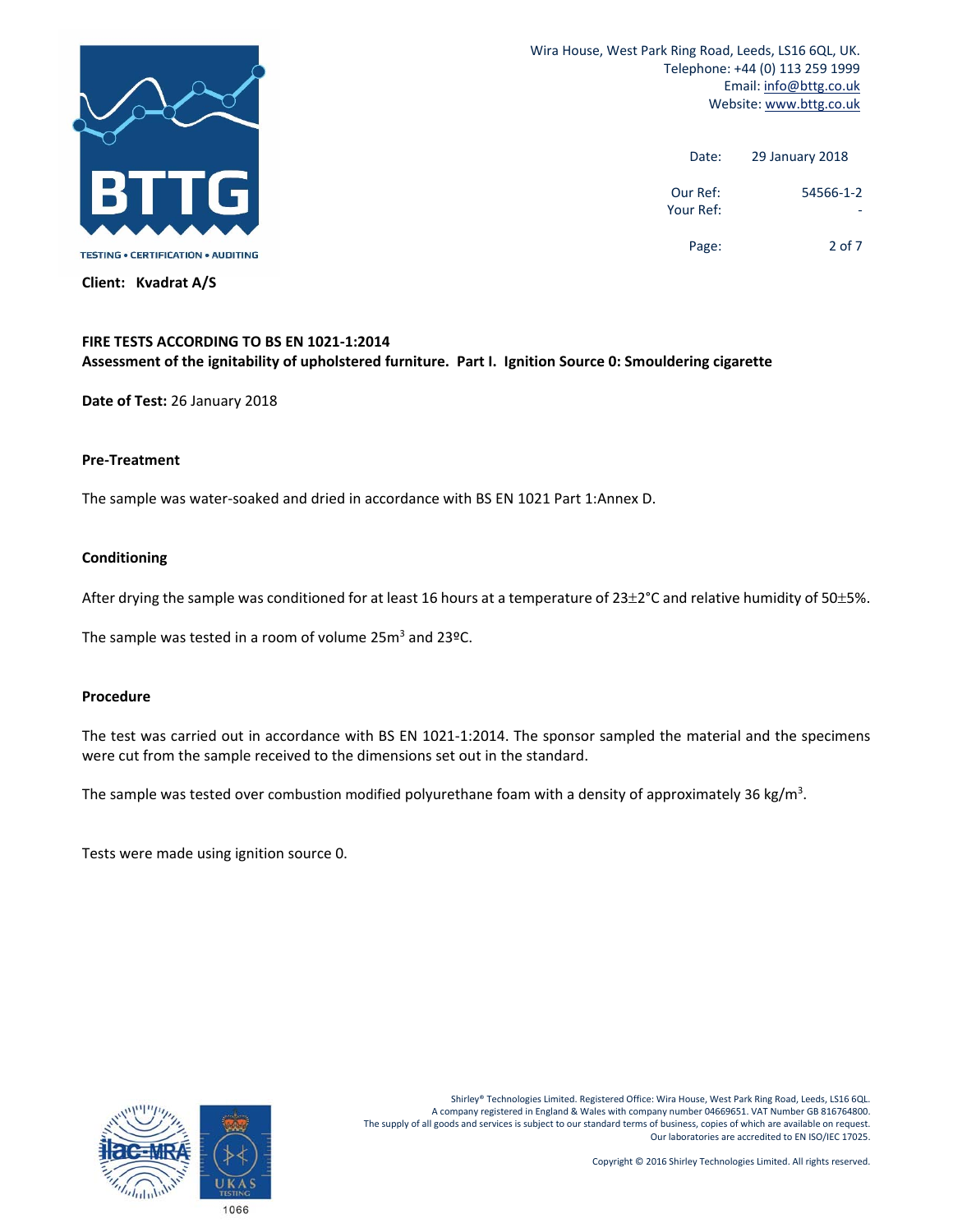

 Wira House, West Park Ring Road, Leeds, LS16 6QL, UK. Telephone: +44 (0) 113 259 1999 Email: info@bttg.co.uk Website: www.bttg.co.uk

| 29 January 2018 | Date:                 |
|-----------------|-----------------------|
| 54566-1-2       | Our Ref:<br>Your Ref: |
| 3 of 7          | Page:                 |

**Client: Kvadrat A/S** 

#### **Requirements**

The specimens shall not:‐

Smouldering Criteria

- a) display escalating combustion requiring active extinction.
- b) smoulder or burn until it is essentially consumed within the test duration.

 c) smoulder or burn to the extremities of the specimen, or through the full thickness, within the duration of the test.

- d) smoulder for more than one hour.
- e) on final examination, show evidence of progressive smouldering.

#### Flaming Criteria

a) show evidence of flaming initiated by a smouldering source.

#### **Results**

|                                                              | <b>Cigarette</b> |                |                |                 |
|--------------------------------------------------------------|------------------|----------------|----------------|-----------------|
|                                                              | 1                | $\overline{2}$ | 3 <sup>1</sup> | <b>Comments</b> |
| <b>Smouldering Criteria (Yes/No)</b>                         |                  |                |                |                 |
| Unsafe escalating combustion                                 | No               | No             |                |                 |
| Test assembly consumed                                       | No               | No             |                |                 |
| Smoulders to extremities                                     | No               | No             |                |                 |
| Smoulders through thickness                                  | No.              | No             |                |                 |
| Smoulders more than1 hour                                    | No               | No.            |                |                 |
| In final examination, presence of<br>progressive smouldering | No               | No             |                |                 |
| Ignitability Performance (Yes/No)                            |                  |                |                |                 |
| Occurrence of flames                                         | No               | No             |                |                 |
| Ignition / Non Ignition (I/NI)                               | ΝI               | ΝI             |                |                 |

 $<sup>1</sup>$  Results for cigarette 3, only if applicable.</sup>



Shirley® Technologies Limited. Registered Office: Wira House, West Park Ring Road, Leeds, LS16 6QL. A company registered in England & Wales with company number 04669651. VAT Number GB 816764800. The supply of all goods and services is subject to our standard terms of business, copies of which are available on request. Our laboratories are accredited to EN ISO/IEC 17025.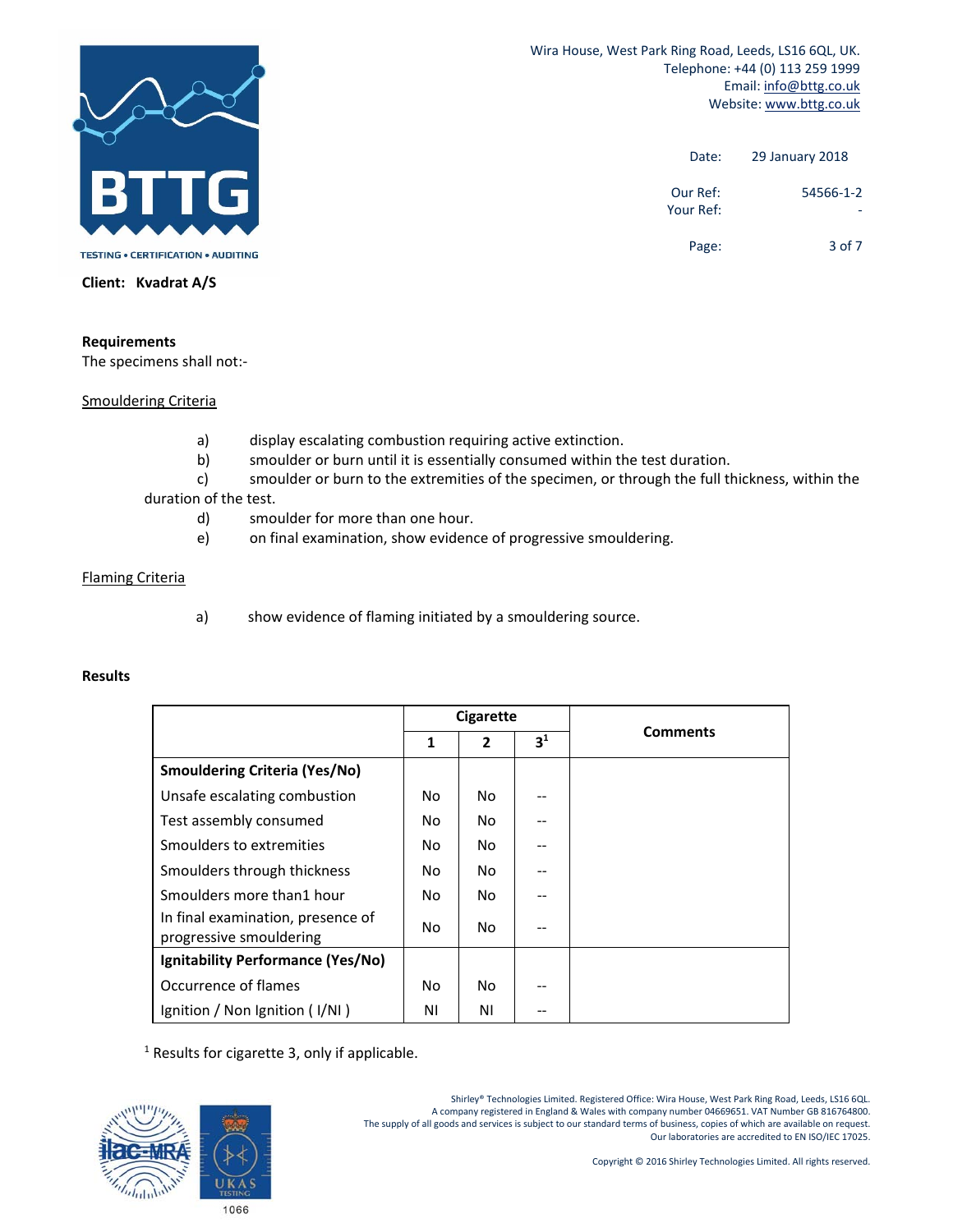

**Client: Kvadrat A/S** 

 Wira House, West Park Ring Road, Leeds, LS16 6QL, UK. Telephone: +44 (0) 113 259 1999 Email: info@bttg.co.uk Website: www.bttg.co.uk

| 29 January 2018 | Date:                 |
|-----------------|-----------------------|
| 54566-1-2       | Our Ref:<br>Your Ref: |
| 4 of 7          | Page:                 |

### **Note**

The test results relate only to the ignitability of the combination of materials under the particular conditions of test; they are not intended as a means of assessing the full potential fire hazard of the materials in use.

#### **Comments**

A NI designation indicates that the sample meets the performance requirements of BS EN 1021‐1.

#### **FIRE TESTS ACCORDING TO BS EN 1021‐2:2014**

**Assessment of the ignitability of upholstered furniture. Part 2. Ignition Source 1: Match flame equivalent.** 

#### **Pre‐Treatment**

The sample was water‐soaked and dried in accordance with BS EN 1021 Part 2:Annex D.

#### **Conditioning**

The sample was water-soaked and dried in accordance with Annex D of this standard. After drying the sample was conditioned for at least 16 hours at a temperature of  $23\pm2$ °C and relative humidity of 50 $\pm5\%$ .

The sample was tested in a room of volume 25 $m^3$  and 23ºC.

#### **Procedure**

The test was carried out in accordance with BS EN 1021‐2:2014. The sponsor sampled the material and the specimens were cut from the sample received to the dimensions set out in the standard.

The sample was tested over combustion modified polyurethane foam with a density of approximately 36 kg/m<sup>3</sup>.

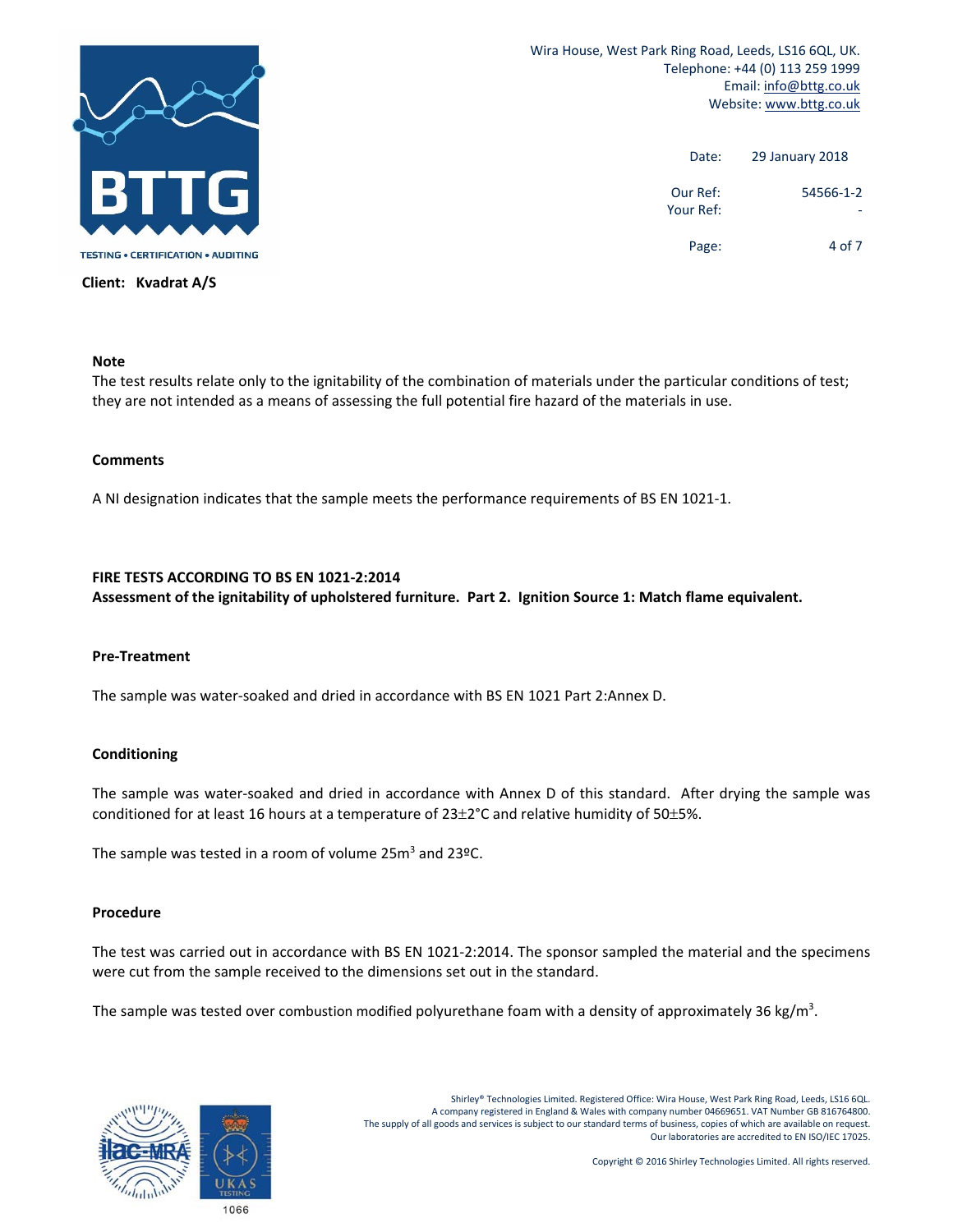

 Wira House, West Park Ring Road, Leeds, LS16 6QL, UK. Telephone: +44 (0) 113 259 1999 Email: info@bttg.co.uk Website: www.bttg.co.uk

| 29 January 2018 | Date:                 |
|-----------------|-----------------------|
| 54566-1-2       | Our Ref:<br>Your Ref: |
| 5 of 7          | Page:                 |

**Client: Kvadrat A/S** 

Tests were made using ignition source 1.

#### **Requirements**

The specimens shall not:‐

#### Smouldering Criteria

- a) display escalating combustion requiring active extinction.
- b) smoulders until it is essentially consumed within the test duration.
- c) smoulder to the extremities of the specimen, or through the full thickness, within the duration of the test.
- d) smoulder for more than one hour.
- e) show evidence of charring, other than discolouration, for more than 100mm in any direction apart from the nearest part of the original position of the source.

#### Flaming Criteria

- a) display escalating combustion requiring active extinction.
- b) burns until it is essentially consumed within the test duration.
- c) burns to the extremities of the specimen, or through the full thickness, within the duration of the test.
- d) exhibit any flaming for more than 120 seconds after removal of the burner tube.

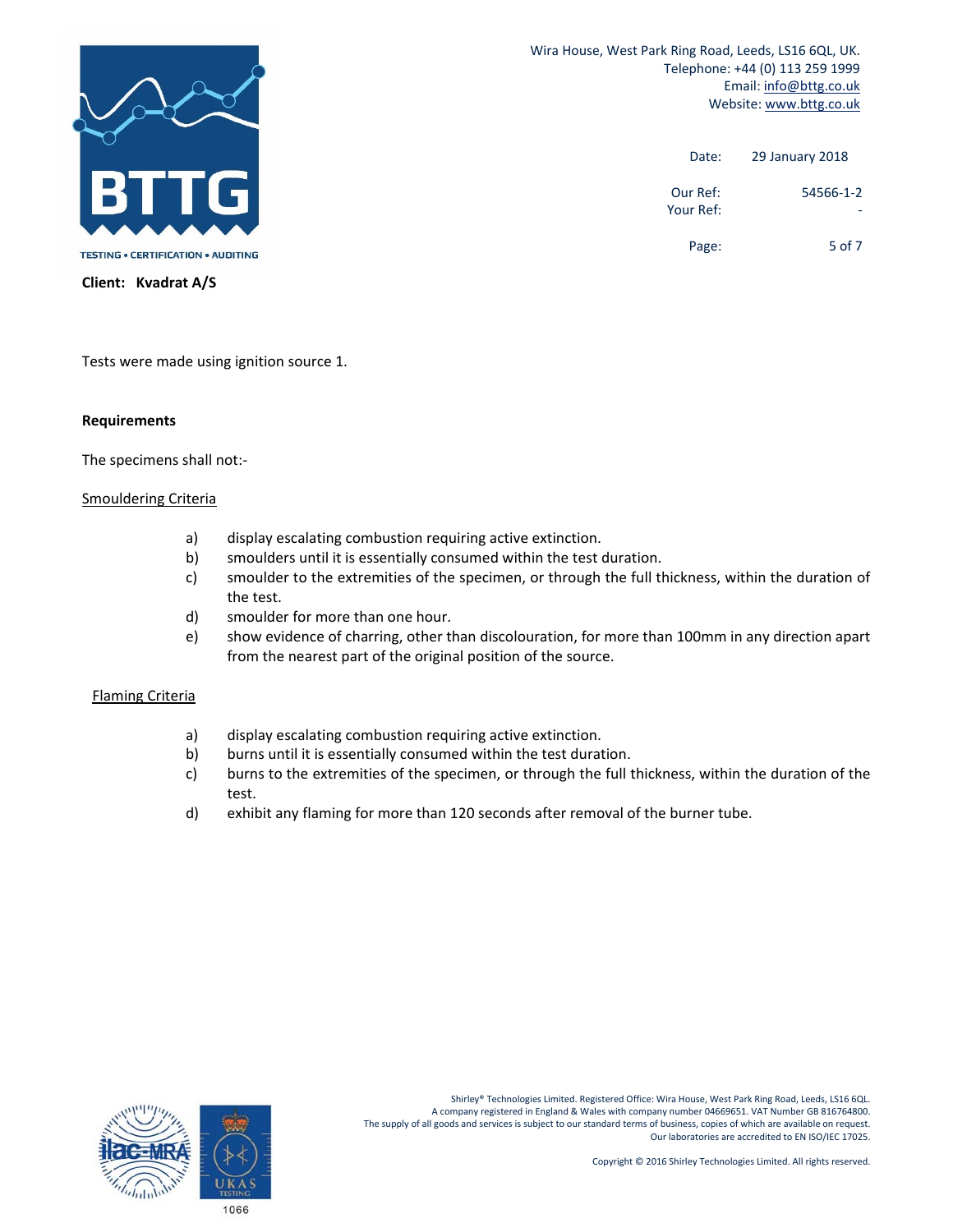

 Wira House, West Park Ring Road, Leeds, LS16 6QL, UK. Telephone: +44 (0) 113 259 1999 Email: info@bttg.co.uk Website: www.bttg.co.uk

| 29 January 2018 | Date:                 |
|-----------------|-----------------------|
| 54566-1-2       | Our Ref:<br>Your Ref: |
| 6 of 7          | Page:                 |

#### **Results**

|                                      |                | <b>Match Flame</b><br><b>Equivalent</b> | <b>Comments</b> |
|--------------------------------------|----------------|-----------------------------------------|-----------------|
|                                      | 1              | $\mathbf{2}$                            |                 |
| <b>Smouldering Criteria (Yes/No)</b> |                |                                         |                 |
| Unsafe escalating combustion         | Nο             | No.                                     |                 |
| Test assembly consumed               | Nο             | No                                      |                 |
| Smoulders to extremities             | No             | Nο                                      |                 |
| Smoulders through thickness          | No             | No.                                     |                 |
| Smoulders more than 1 hour           | No             | No                                      |                 |
| In final examination, presence of    |                |                                         |                 |
| progressive smouldering              | No.            | No                                      |                 |
|                                      |                |                                         |                 |
| Ignitability Performance (Yes/No)    |                |                                         |                 |
| Unsafe escalating combustion         | N <sub>0</sub> | No.                                     |                 |
| Test assembly consumed               | Nο             | No.                                     |                 |
| Flames to extremities                | No.            | No                                      |                 |
| Flames through thickness             | No             | No.                                     |                 |
| Flames longer than 120 seconds       | No             | No                                      |                 |
| Ignition / Non Ignition (I/NI)       | ΝI             | ΝI                                      |                 |

#### **Note**

The test results relate only to the ignitability of the combination of materials under the particular conditions of test; they are not intended as a means of assessing the full potential fire hazard of the materials in use.

#### **Comments**

A NI designation indicates that the sample meets the performance requirements of BS EN 1021‐2.

Reported by:……………………………………….. Countersigned By:……………………………………….. J Coleman  $\cup$  P Doherty Fire Technician **Contract Contract Contract Contract Contract Contract Contract Contract Contract Contract Contract Contract Contract Contract Contract Contract Contract Contract Contract Contract Contract Contract Contrac** 

Enquiries concerning this report should be addressed to Customer Services.



Shirley® Technologies Limited. Registered Office: Wira House, West Park Ring Road, Leeds, LS16 6QL. A company registered in England & Wales with company number 04669651. VAT Number GB 816764800. The supply of all goods and services is subject to our standard terms of business, copies of which are available on request. Our laboratories are accredited to EN ISO/IEC 17025.